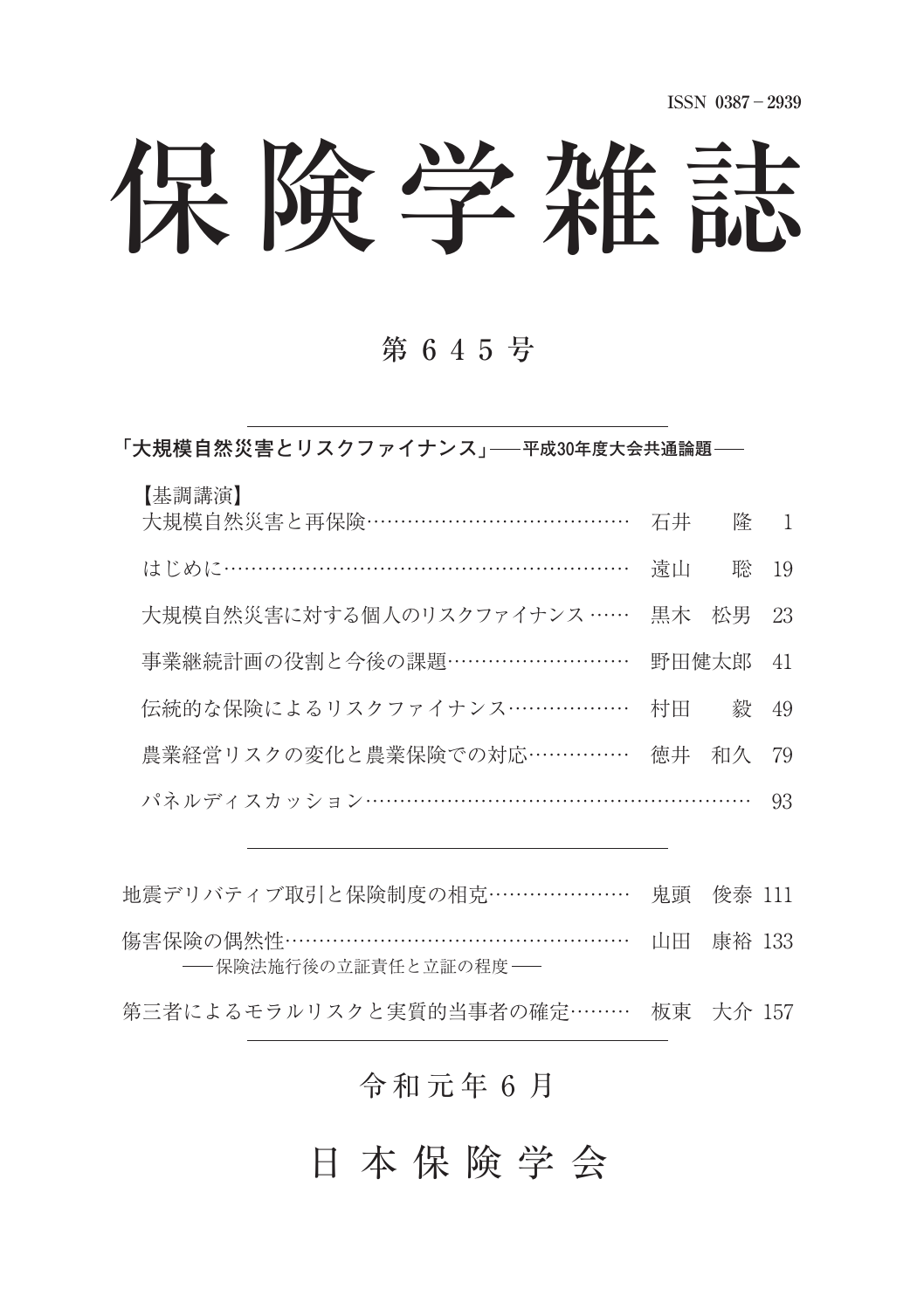|                        | 保 |   | 険 学 雑                                             |                     | 誌                            |                                                           |             |                                              |
|------------------------|---|---|---------------------------------------------------|---------------------|------------------------------|-----------------------------------------------------------|-------------|----------------------------------------------|
|                        |   | 第 | 645 号                                             |                     |                              |                                                           |             |                                              |
| 令和元年6月30日              |   |   | - 発行                                              |                     |                              | 《非壳品》                                                     |             |                                              |
|                        |   |   | 編集委員                                              |                     | 中<br>河<br>小 林<br>遠<br>Ш<br>Ш | 浜<br>あんしゃ 本の淳 いんじょう こうしょう<br>小坂雅<br>- 11<br>安 井<br>下<br>本 | 敏<br>典<br>哲 | 隆<br>孝<br>$\lambda$<br>毅<br>聡<br>晃<br>孝<br>牛 |
| 編 集 兼<br>発 行 者         |   |   | 本 保 険 学                                           |                     |                              |                                                           |             | 会                                            |
| $\overline{3}100-0005$ |   |   | 東京都千代田区丸の内3-4-1 新国際ビル3階<br>公益財団法人生命保険文化センター内      |                     |                              |                                                           |             |                                              |
| 発 行 所                  | H |   | 本 保 除 学 会                                         |                     |                              |                                                           |             |                                              |
| $\overline{3}100-0005$ |   |   | 東京都千代田区丸の内3-4-1 新国際ビル3階<br>公益財団法人生命保険文化センター内<br>雷 | 振替口座 00160-8-607601 | 話 $(03)5218 - 5225$          |                                                           |             |                                              |

印刷所 株式会社 松 涛 企 画 〠102-0074 千代田区九段南 3 - 2 - 2